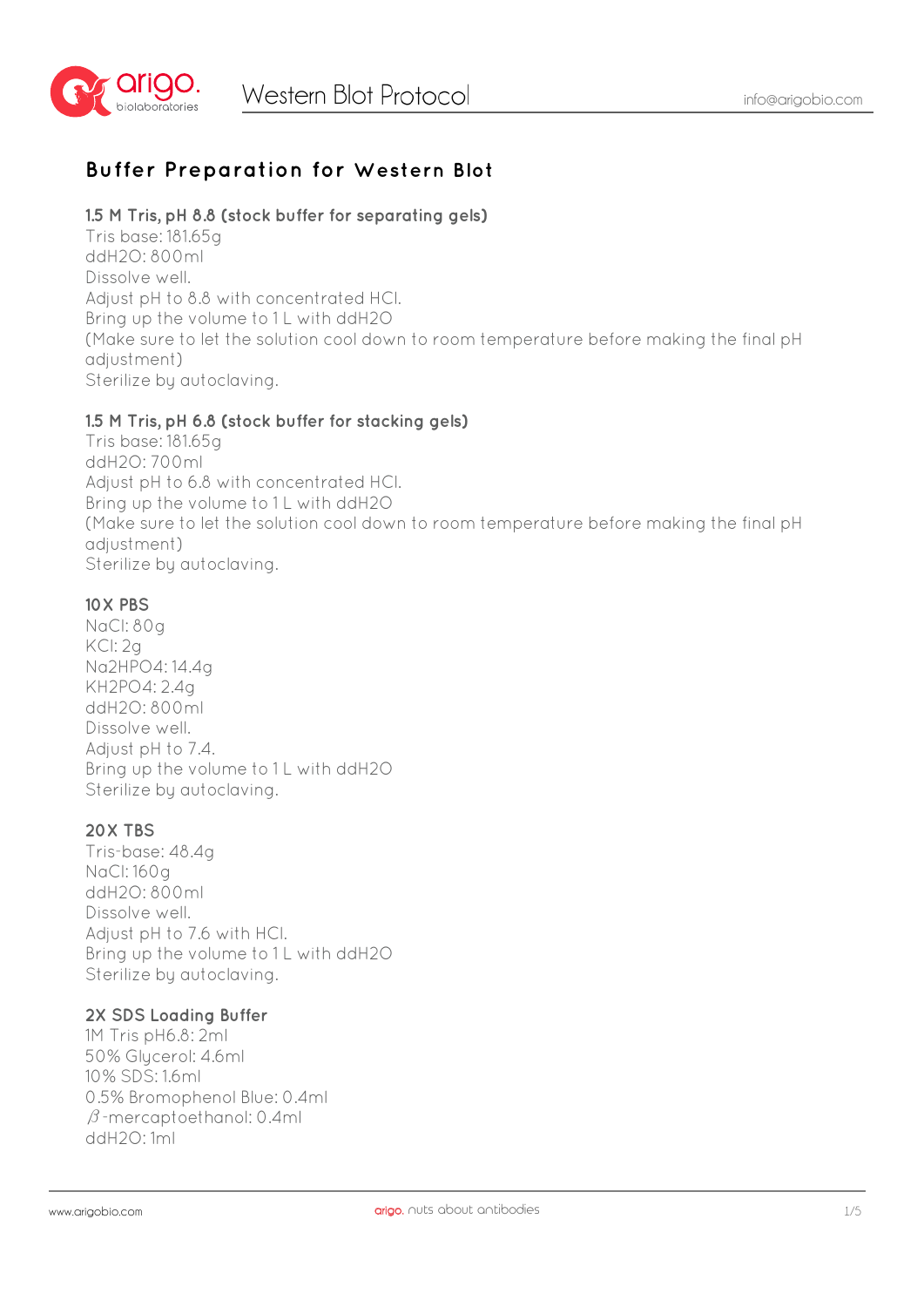

## **10X SDS Running Buffer**

Tris-base: 30g Glycine: 144g SDS: 10g  $ddH2O:11$ 

## **10X Transfer Buffer**

Tris-base: 30g Glycine: 144g ddH2O: 1L

## **1X Transfer Buffer**

10X Transfer Buffer: 100ml Cold ddH2O: 800ml Methanol: 100ml

## **Western Blot General Protocols**

#### **Sample Preparation, SDS-PAGE and Transfer**

- 1. Wash cells twice with ice-cold 1X PBS gently. Harvest cells by centrifugation.
- 2. Resuspend and incubate cell pellets in RIPA buffer supplemented with protease inhibitors and phosphatase inhibitors. Keep on ice for 20 mins. Sonicate for 10-15s to complete cell lysis if necessary.
- Centrifuge and harvest the supernatant. Perform protein quantification with Bradford assay. 3.
- 4. Add SDS loading buffer, boil the samples for 5 mins and load 30-50  $\mu$  g protein into each well of Polyacrylamide gel. Include a prestained protein marker.
- 5. Run gel at 25mA (2 gels run at 50mA) in 1X SDS-PAGE running buffer until dye front runs towards the end of glass plates.
- Prepare 1X Transfer buffer. Wet PVDF membrane in methanol, or NC membrane in water. Soak 6. membrane in transfer buffer for 10 mins.
- Assemble the transfer sandwich and allow protein to be transferred from SDS-PAGE gel to NC or 7. PVDF membrane for 1-2 hours in cold transfer buffer.

### **Blocking, Blotting and detection of proteins**

- Block blot by soaking in Blocking buffer (5% milk, 1X PBS/0.1% 1. Tween20) for 1 hour in shaking.
- 2. Incubate blot in primary antibody for 1 hour at RT or 4  $\degree$  C overnight with shaking.
- Wash blot 3-5 times, 5-10 minutes each in Wash buffer (PBST). 3.
- 4. Incubate blot in secondary antibody for 1 hour at RT with shaking.
- Wash blot 3-5 times, 5-10 minutes each in Wash buffer (PBST). 5.
- 6. Detection by freshly prepared ECL.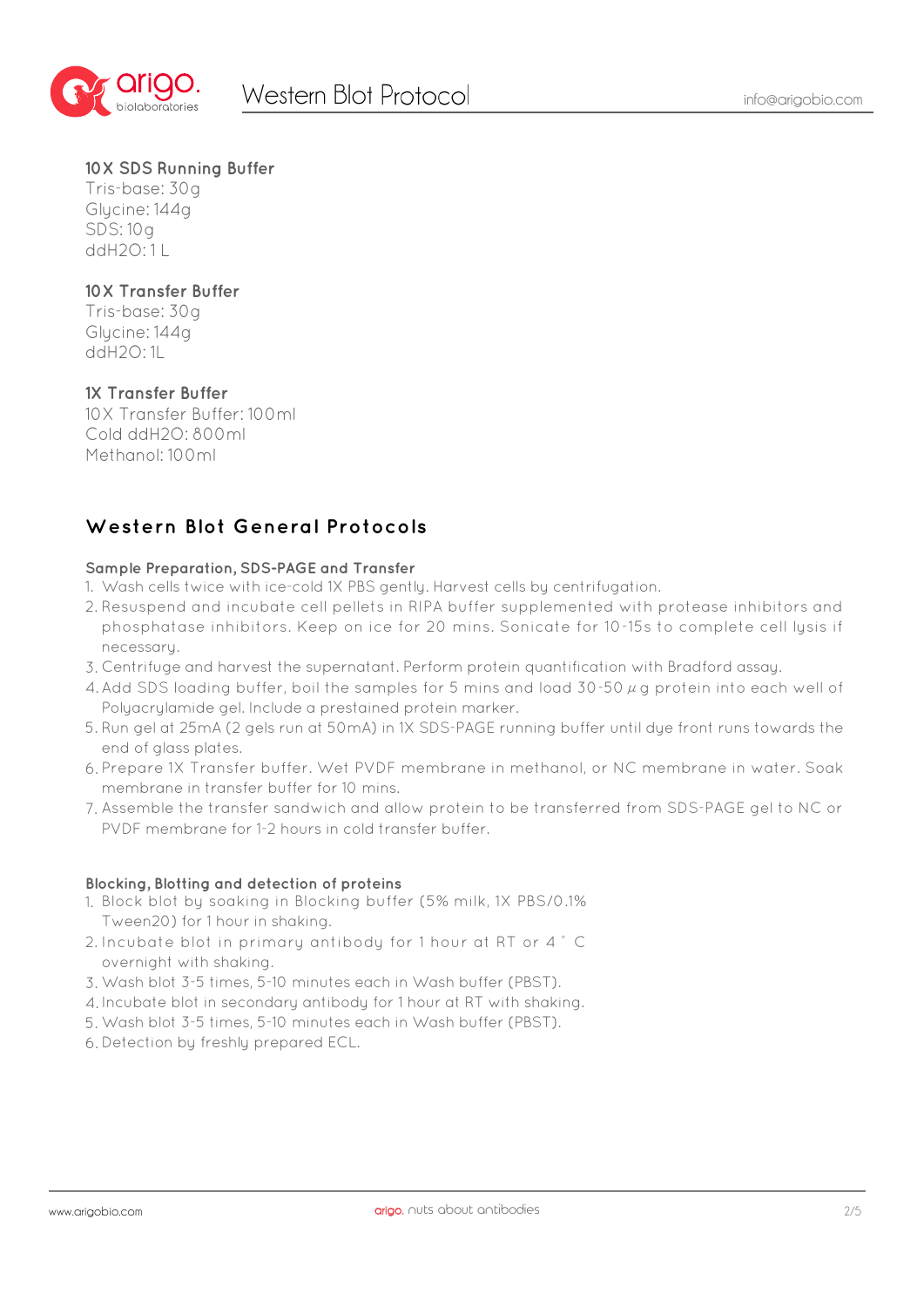

## **How Not to Fail a Western Blot Experiment?**

### **1. Include appropriate positive and negative controls.**

Always include appropriate positive and negative controls in your western blot experiment. These will help narrow down possible causes just in case the experiment didn' t work out well. Internal controls such as GAPDH, Actin or Tubulin are good candidates for positive controls. Untreated or knocked down cell lysates serve as good negative controls. Refer to our internal control guide at page 4 for more tips and advice!

#### **2. Get a reliable antibody source and optimize it!**

Make sure that your antibody is WB-validated. Some antibodies do not recognized denatured epitopes, hence not suitable for use in WB experiments. Always optimize the antibody dilution factor as inappropriate dilutions will give you high background or low/weak signals. Refer to the recommended dilution factor indicated in the datasheet and try a few more dilutions to find the optimal condition.

#### **3. Add suitable protease/phosphatase inhibitors for each sample types**

Protease inhibitors or phosphatase inhibitors can be added into the freshly prepared cell lysis buffer to prevent proteolytic degradation of target proteins. Each sample type requires different combination of protease inhibitors. Understand what your sample needs and choose the right protease inhibitors to protect them. Need help? Refer to our protease inhibitor guide at page 5 for more details!

#### **4. Keep things "cool" ~**

Proteins are sensitive to heat and the whole western blot experiment can be destroyed if high heat is applied during SDS-PAGE, transfer, blocking or antibody incubation steps. If possible, run your SDS-PAGE gel or transfer your blot at 4 ° C. Compared to RT, incubating blot with primary antibodies overnight at 4° C gives better antibody-target binding and a cleaner background.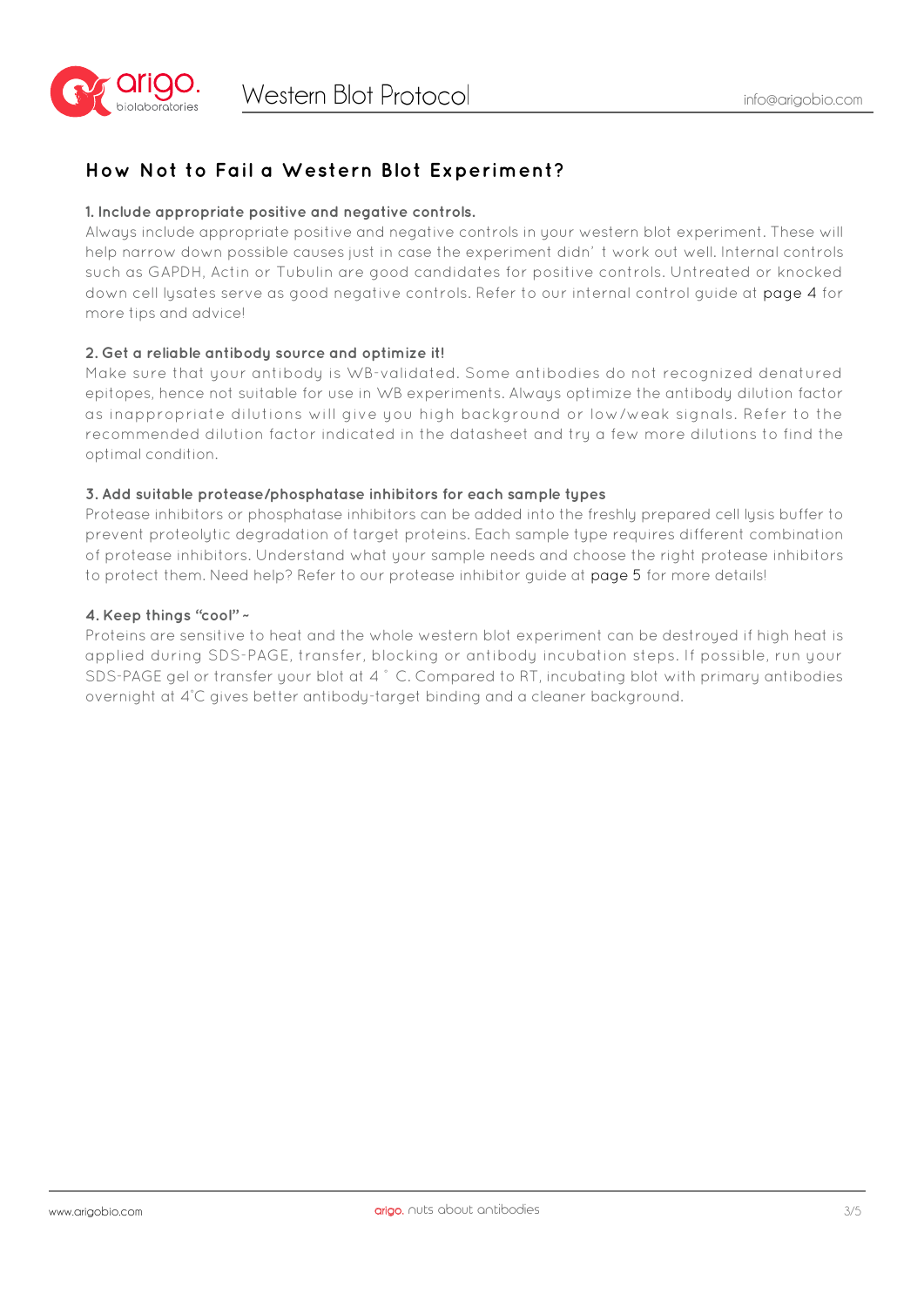

## **Internal Control Information**

When Western Blot or other experiments are performed, loading controls are required to ensure that (1) the same amount of protein sample is loaded into each lane; (2) protein is transferred from gel to membrane with equal efficiency and (3) antibody incubation and detection is uniform. Loading control must fulfill certain criteria before they are chosen as normalization factor in various samples. Follow our guide below to choose the best internal controls for your experiments!